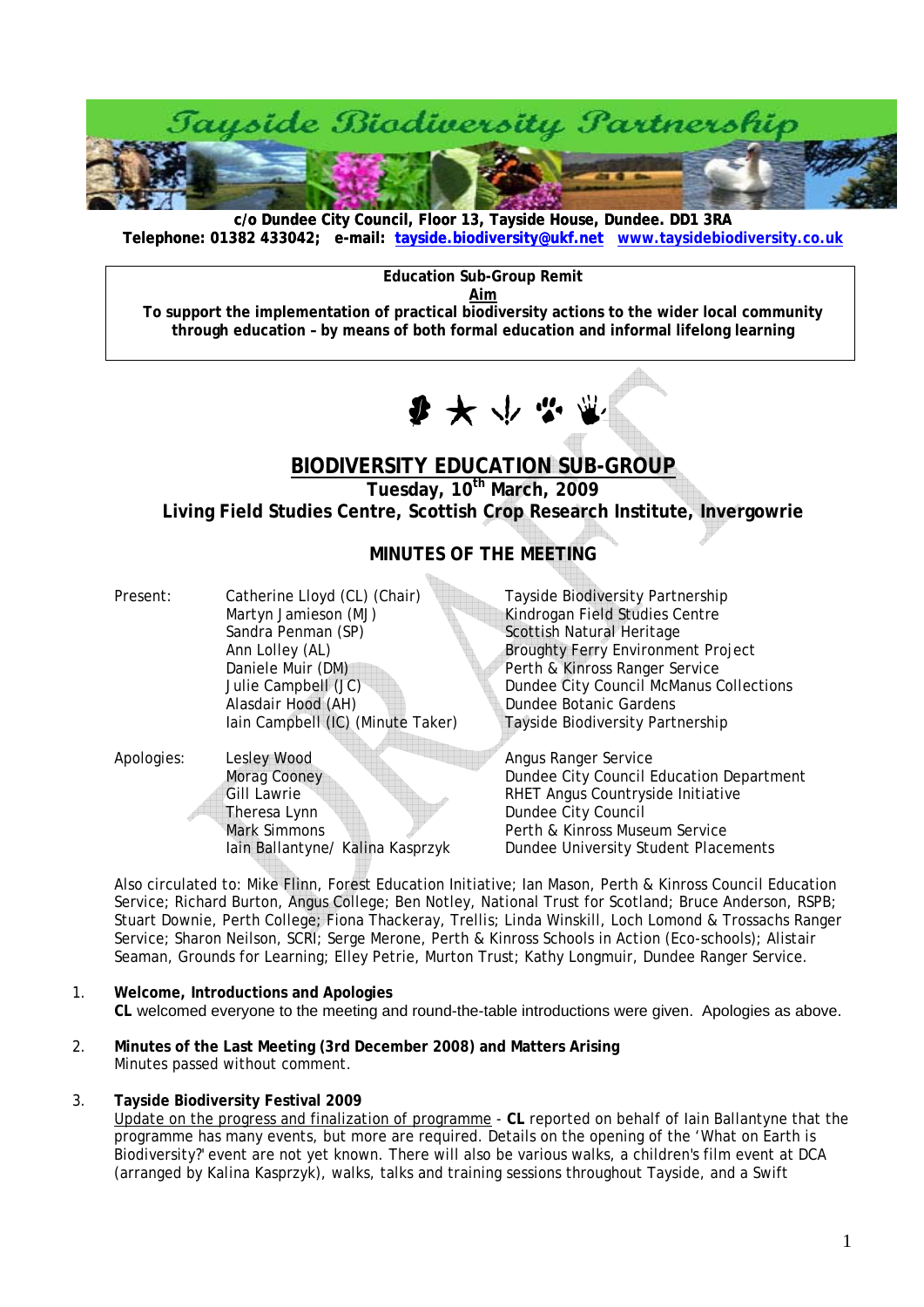Gathering in Scone, with a Forfar counterpart also planned. **CL** confirmed that owing to the uncertainties of the different events going ahead there has been no progress in contacting either Lorraine Kelly or Clive Anderson to be part of the launch.

## **ACTION: IAIN BALLANTYNE TO CONFIRM EVENT DETAILS AND FINALISE BY 31ST MARCH. ACTION: KALINA KASPRZYK TO CONFIRM DCA DETAILS BY 31ST MARCH. ACTION: CL TO PREPARE PROGRAMME AND CONFIRM FUNDING.**

**DM** reported on the guided beaver walk planned by Paul Ramsey at Bamff (Alyth) - which will combine a walk with removal of non-native plants along the route. **CL** asked DM to confirm details with Iain Ballantyne as soon as possible: [i.ballantyne@dundee.ac.uk.](mailto:i.ballantyne@dundee.ac.uk) **DM** noted that the 10th of May event will involve Ranger Service conservation volunteers - but she will look into getting other groups involved too. **ACTION: DM TO CONFIRM EVENT DETAILS WITH IB** 

**SP** reported on contact with Shirley McGregor regarding an expressive arts project at Loch Leven from the 5th to the 8th of May. **CL** asked **SP** to check if they'd like to be listed in the TBF programme. **ACTION: SP TO CONFIRM EVENT DETAILS WITH IB** 

**SP** also reported on the adult learning group Artspace who are keen on running plays - **CL** suggested they could cover the Street Theatre event in Perth on the 2nd of May in the absence of the Perth Youth Theatre. **SP** will look into this. **MJ** suggested that **CL** look into whether Pitlochry Theatre has a youth group.

**ACTION: SP TO CONTACT ARTSPACE AND FORWARD DETAILS TO IB IF NECESSARY ACTION: CL TO CONTACT PITLOCHRY THEATRE** 

**JC** noted that there will be McManus museum tours on the 9th of May for the Festival. **ACTION: IB TO ENSURE DETAILS ARE ADDED TO THE PROGRAMME** 

**MJ** noted that there will be an Open Day in Kindrogan during the Festival; date to be confirmed. **ACTION: IB TO ENSURE DETAILS ARE ADDED TO THE PROGRAMME** 

**AH** said there would be an event at the Botanics on 7th May - if successful, there would be a Sea Pea planting session in Carnoustie following an assessment of the Broughty Ferry plantings last year. **ACTION: IB TO ENSURE DETAILS ARE INCLUDED IN THE PROGRAMME** 

Street Theatre Plans - **SP** reported that the Street Theatre will not be going ahead after all, with no replacement event available either. This was particularly regrettable as SNH funding had been provisionally confirmed and CL had assisted the Perth Youth Theatre with the application forms. The Perth Youth Theatre had also had the opportunity to work with Perth & Kinross Council Parks Department (with funding in place) to widen their remit (with a series of events across Perthshire). The reason cited for the sudden cancellation was that the Youth Theatre Director was over-committed. **CL** suggested the sub-group revisit the potential for running something similar during 2010 as early as possible. **SP** said that there may be difficulty in getting funding next year as money would be allocated to celebrating Perth's 800th anniversary.

"Biodiversity: What on Earth is it" Exhibition/Reception Launch - **CL** reported that the exhibition at Dundee Sensation is definitely going ahead, although dates have yet to be confirmed. An unexpected increase in booking fee at Sensation has made holding the Reception to launch the Festival at Sensation problematic. If this is not resolved soon, a Caird Hall committee room has been made available; the room itself will be hosted by DCC, but the Partnership would have to pay for catering. The planned tour of Tayside by David Boag as part of the Festival's Wildlife Photography Weekend is also likely to be cancelled as Aggregate Industries has had to withdraw its proposed sponsorship.

Festival Publicity (programme of events, website, media) - **CL** reported that all information will be available on the website, and that she will get in touch with journalists - Felicity Martin at the Perthshire Advertiser has already agreed to a one page article for publication in April.

CL requested ideas for more unusual events that would catch the public's eye. **AL** noted that the bathing machine will be launched at the BFEP AGM on the 1st of April, and if there is opportunity to put it into use it could provide a good visual focus during the Festival. **AH** suggested using it with the Botanic Gardens' Mountain to Sea event with the machine being at Botanic Gardens from the 4th to the 7th of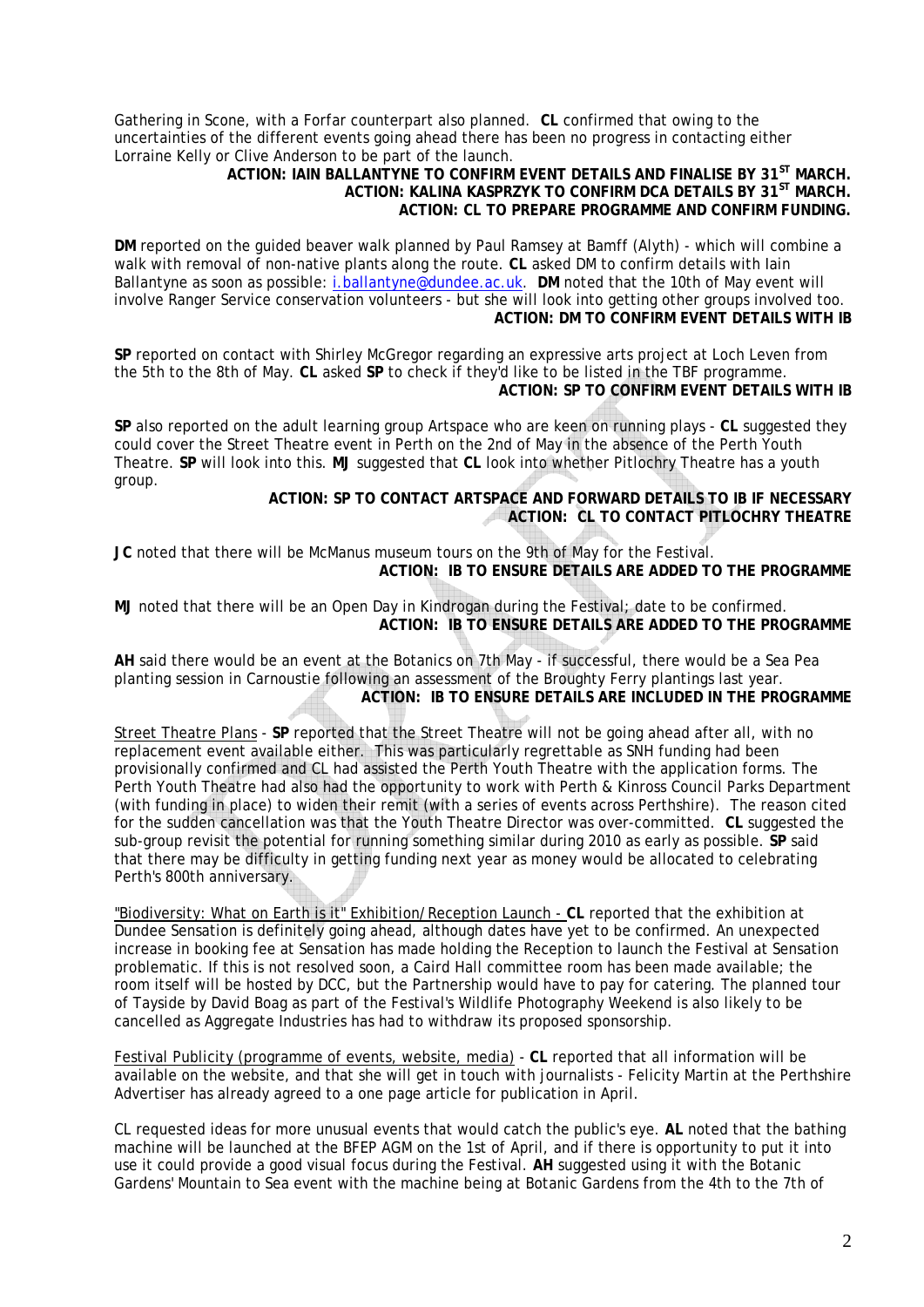May. **AL** noted that she will be speaking to other marine-involved people - including SNH - regarding the bathing machine.

## **ACTION: IB TO LIAISE WITH AL/AH TO ADD DETAILS TO THE PROGRAMME**

## 4. **Brief Priority Project Updates**

## Sheltered Housing and Hospitals Project

**DM** reported on visiting the Blairgowrie nursing homes. She had spent time talking to staff and some of the sixty-four residents at Muirton House, where they are using SNH and (forthcoming) SITA TBAF grants to install nest boxes, bird boxes, a pond, hibernation sites, and a sensory garden, among other features. They will record birds, butterflies and bees. The Beechgrove Garden is interested in featuring them. **CL** noted that they have already provided an article for the forthcoming Summit to Sand newsletter. **DM**  added that they have affiliates throughout Tayside who will be contacting CL soon to potentially widen the project.

#### Mammal Atlas

**CL** reported that Mark Simmons has been too busy to make progress with this.

#### Zoom In2 Project

**CL** reported on the Urban sub-group discussions on this year-long project starting in early May - **AL** had suggested using the BFEP's 'Still Changes' project - wherein participants used recyclable cameras to take a photograph from a single spot every month for a year, with photos being compiled into a DVD film. Project funding of £4,500 is required: SNH have confirmed £1,000 from their 2009-10 budget; Angus Council - £1,000; Dundee City Council - £1,000, and Perth & Kinross Council - provisionally £1,500. **AL** suggested that the project be used to draw out links between cultural heritage and local natural heritage. **CL** recommended saving postage costs by distributing the cameras in person at events such as the Kinross Discovery Day and Perth Museum's 2nd May event, as well as inviting The Courier to publicise the project.

**CL** also provided an update on the original ZOOM Project, noting that very few packs are left (c60-80 out of the original 1,000); requests for packs are still being received and the survey form will be reprinted to ensure that the actual survey continues.

## **ACTION: CL TO INVOICE COUNCILS.**

#### Training Events

**CL** reported on the five Angus lunchtime seminars held between October 2008 and February 2009, noting that attendance averaged 26 per seminar, exceeding the original target of 20. Four similar Perth & Kinross seminars will be taking place in the coming months.

The Greenspace & Biodiversity seminar in Forfar at the end of February went very well, while the Green Roof workshop in Dundee had a disappointing uptake. All workshop participants had, however, agreed to undertake case studies for Dusty Gedge (of Living Roofs).

The Swift workshop, also at the end of February, went well despite only eight participants (there were thirteen last-minute cancellations). MJ asked who had attended and CL noted that key people from across all the three local authorities (and housing associations) had unfortunately cancelled. However, those who did attend found the workshop useful. The new Edinburgh LBAP officer attended so he will take ideas away to use in his area. It was agreed that the speaker, Edward Mayer of London Swifts, was excellent. CL had arranged for him to be interviewed for the "Out of Doors" programme on BBC Radio Scotland. The broadcast would be delayed until late April and CL would contribute Tayside news for the programme at a later date.

CL confirmed that the three February events had attracted national speakers, but at a cost. Generous sponsorship for the events had come from Hertalan and the Dundee Institute of Architects, plus funding from the three local authorities. The small shortfall, caused by the lower number attending the Green Roof Workshop, will be made up by the Partnership.

## 5. **Round-the-table Updates**

**Kindrogan: MJ** distributed the latest FSC Kindrogan postcard, and noted the new course upcoming for April, put together by the Wildlife Sound Recording Society. Possible uses are for exhibitions and talks, but it is also useful for those just interested in recording wildlife. **MJ** also reported on new seasonal